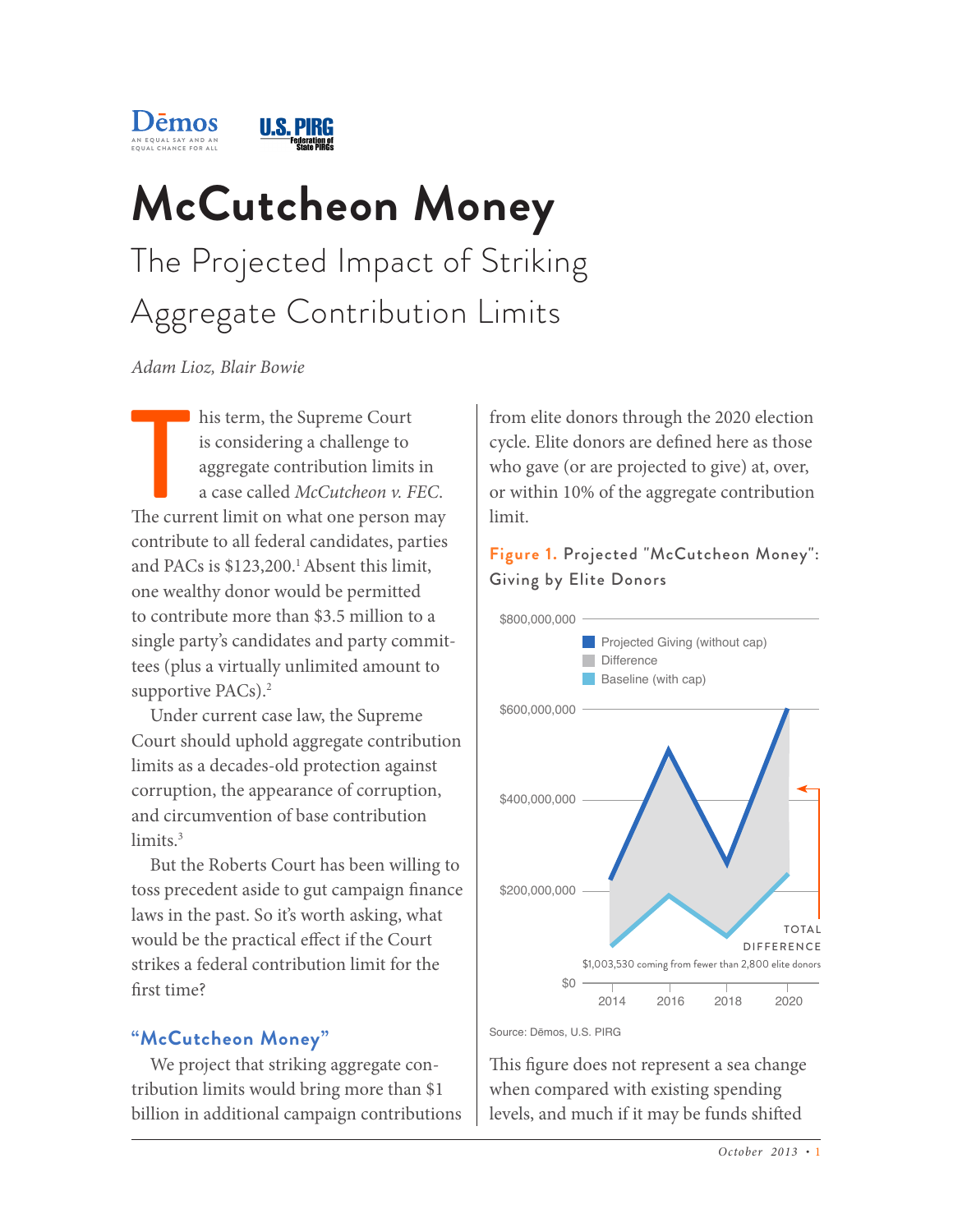from outside spending organizations rather than completely new money coming into the system. But, history suggests that candidate spending is more effective than outside spending<sup>4</sup>, and the increased direct giving would significantly strengthen the power of a tiny number of elite donors compared with small contributors. Striking aggregate limits would increase these elite donors' influence over elected officials by making officeholders increasingly dependent upon this small slice of the population for campaign funds.

## **More Power for Elite Donors**

In 2012, just 1,219 elite donors contributed \$155.2 million to candidates, parties, and PACs. Without an aggregate contribution limit, we estimate that these donors would have contributed \$459.3 million in the 2012 cycle. As a point of reference, this projected sum is 47% more than all of the funds that President Obama and Governor Romney raised combined from at least 4,040,442 small donors.

The undue and increasing power of large

## **Figure 2.** Elite Donor Power in 2012 Without Aggregate Limits



Without aggregate contribution limits, we estimate that in 2012 just **1,219** elite donors would have given nearly **50% MORE** money to parties, candidates, and PACs (\$459.3M) than President Obama and Governor Romney raised combined from more than **4 MILLION SMALL DONORS** (\$313.0M).

Source: Dēmos, U.S. PIRG

donors fuels the public's mistrust of government and the widespread appearance of corruption that aggregate contribution limits are intended to combat.

Government in the U.S. is strongly responsive to the public policy preferences of those who can afford to make large campaign contributions, and almost completely unresponsive to the priorities of the general public.<sup>5</sup> Americans recognize this,<sup>6</sup> and believe it is due to the influence of large campaign contributions.7 This has fed the widespread belief that our government is corrupt and contributed to the lowest levels of confidence in Congress on record.<sup>8</sup>

To view Dēmos' and U.S. PIRG's amicus brief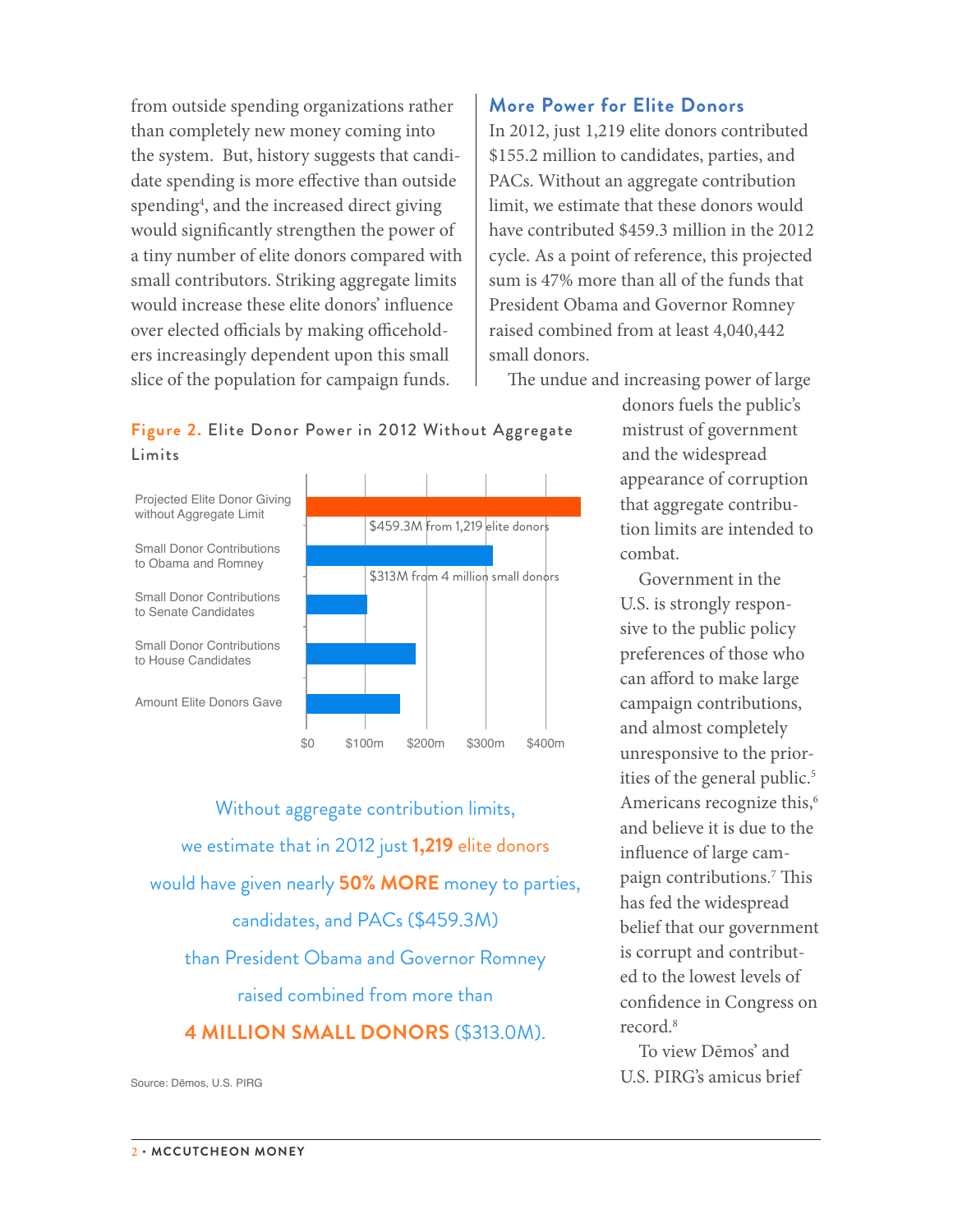to the Supreme Court showing how government's responsiveness to large donors fuels the appearance of corruption, visit http:// www.demos.org/sites/default/files/publications/mccutcheon\_sc\_demos\_cwa\_amici\_ brief.pdf.

# **Brief Methodology**

Our projections are an attempt to estimate the effect of eliminating aggregate contribution limits on the behavior of a set of 1,219 elite donors who are already over, at, or near these limits. Our actual estimates are grounded in projections about how many of these donors have both the ability and the motivation to significantly increase their giving and how many would likely do so more moderately. In practice, this projection falls in between two simpler scenarios—one

more aggressive and one more conservative.

If parties aggressively solicit large checks we may see donors maxing out both to party committees and all competitive House and Senate races (aggressive scenario). The more conservative scenario has donors maxing out only to the candidates and parties they already supported in 2012, projecting no expansion in the number of entities they will support. Given the sharp rate of growth in campaign spending in recent cycles, however, there is every reason to expect that savvy officeholders, party officials, and donors will pursue every available fundraising avenue.

For a detailed explanation of the methodology used for these projections, visit http:// www.demos.org/publication/mccutcheon-methodology. 9





Source: Dēmos, U.S. PIRG